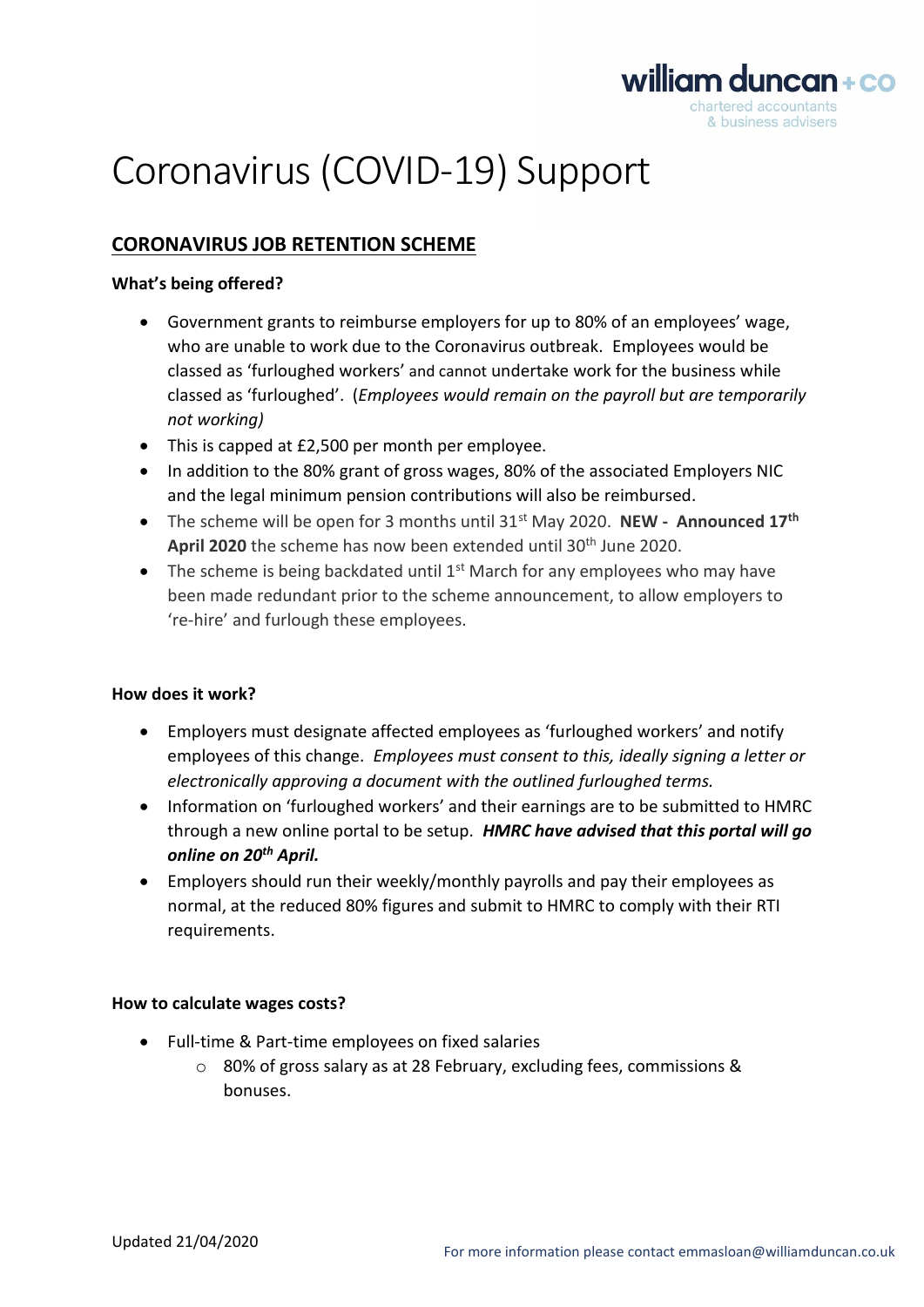- Employees on variable pay, the higher of:
	- o Average monthly earnings from the 2019/20 tax year *(if employee has been employed for less than a year, average is calculated from start date)*, or

william duncan+co chartered accountants & business advisers

- o The same month's earnings from the previous year.
- o Overtime, shift allowance, can be included in the calculation, provided this is part of an employee's "regular wage". Sporadic overtime would not qualify.
- National Minimum Wage will not apply, as employee will not be working during their "furlough" period.
- *The latest guidance says that employers can choose to top-up pay, either for the unfunded 20% of pay or the amount above £2,500 for higher earners, but this will not be a formal requirement to obtain access to the scheme.*

# **Employer Eligibility?**

- All UK businesses are eligible for this scheme. *Aim is to encourage employee retention and avoid mass lay-offs and redundancies*
- Employers must have created and started a PAYE scheme on or before **19th March 2020** and have a UK bank account.
- A minimum of 1 employee has to be furloughed for the employer to be eligible to receive the grant. Employees must be furloughed for a minimum of 3 weeks, but can be furloughed right up to 31<sup>st</sup> May 2020.

# **Employee Eligibility?**

- Full-time employees; part-time employees, employees on agency contracts and employees on flexible or zero-hour contracts are all eligible.
- To be eligible, while on furlough, employees must not undertake any work for their employer. This includes providing services and/or generating revenue.
- Employees still able to work, albeit on reduced hours or reduced pay, are not eligible for the scheme.
- Employees hired after  $19<sup>th</sup>$  March or who have yet to receive a payment from their employer which has been notified to HMRC through an RTI submission, cannot be furloughed and are not eligible for the scheme.
- Employees in receipt of statutory payments, such as Statutory sick pay and maternity pay cannot be furloughed.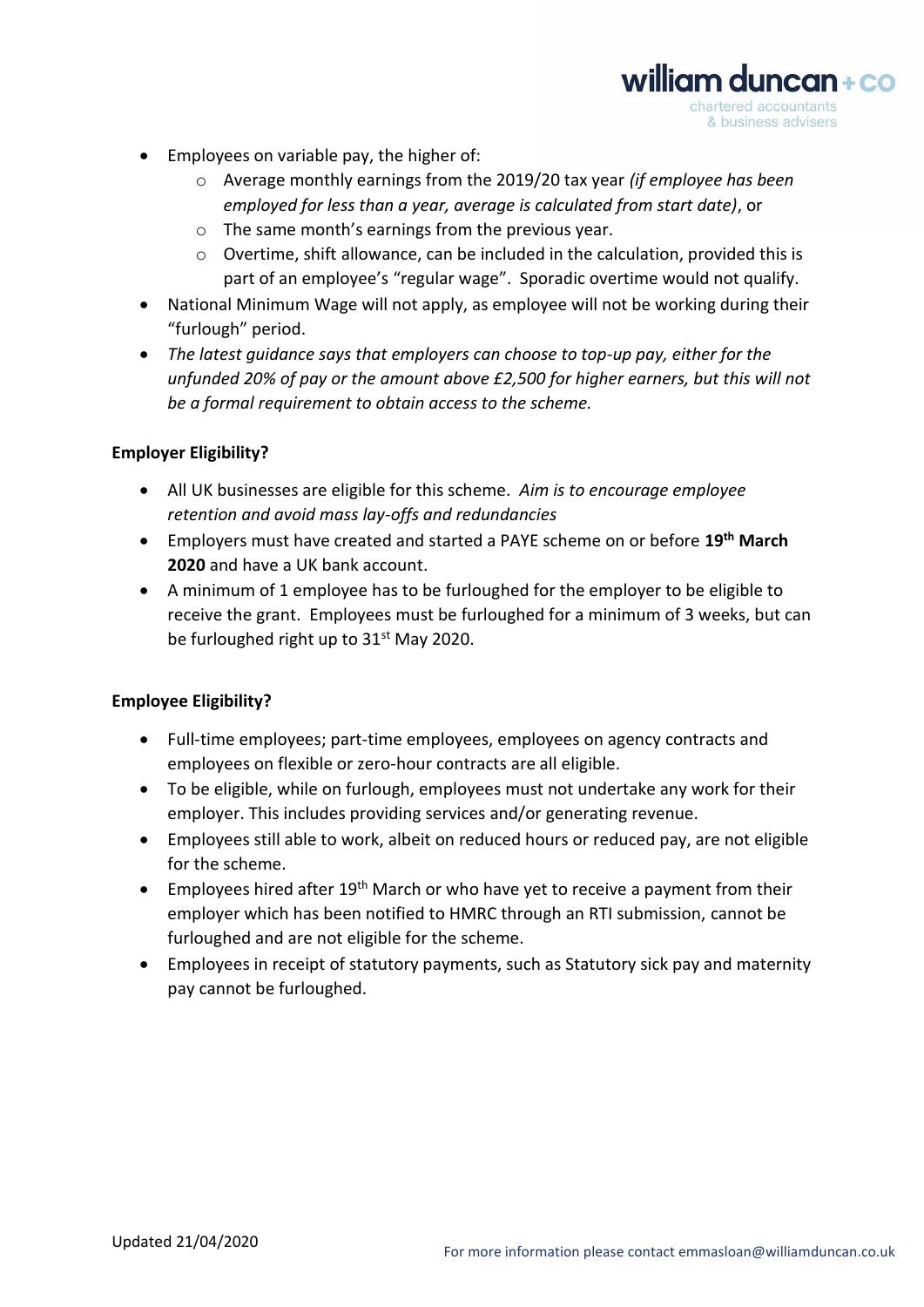

 $\circ$  Only salary paid through PAYE is covered. Any dividend amounts takes will not form part of the calculation.

william duncan + co chartered accountants & business advisers

o The concern is that a director, like an employee, must not undertake any work for the company to be furloughed, but given they will continue to manage the company in some way during this furlough period, this may be construed as breaching the requirements of the scheme. Hopefully further clarity will be issued by HMRC on this.

# **How to claim?**

- Employers need to make a claim for wage costs through this scheme. Claims can only be made to HMRC once **every 3 weeks** – the minimum length an employee can be furloughed for.
- To make a claim, employers will need the following information:
	- o PAYE reference number
	- o the number of employees being furloughed
	- o the claim period (start and end date)
	- o amount claimed (per the minimum length of furloughing of 3 weeks)
	- o bank account number and sort code
	- o contact name & phone number
- Payment will be made via BACS to employer bank account.

# **When will I receive?**

- HMRC are currently working urgently to set up a system for reimbursement. Existing systems are not set up to facilitate payments to employers. The general feedback being received is that the scheme will start paying out at the beginning of May.
- It should be noted that grant reimbursements will only be made **every 3 weeks**, to coincide with the minimum furlough length for an employee. This will obviously be of disadvantage to employers who run weekly payrolls, who will effectively be working 3 weeks in arrears with the reimbursements.